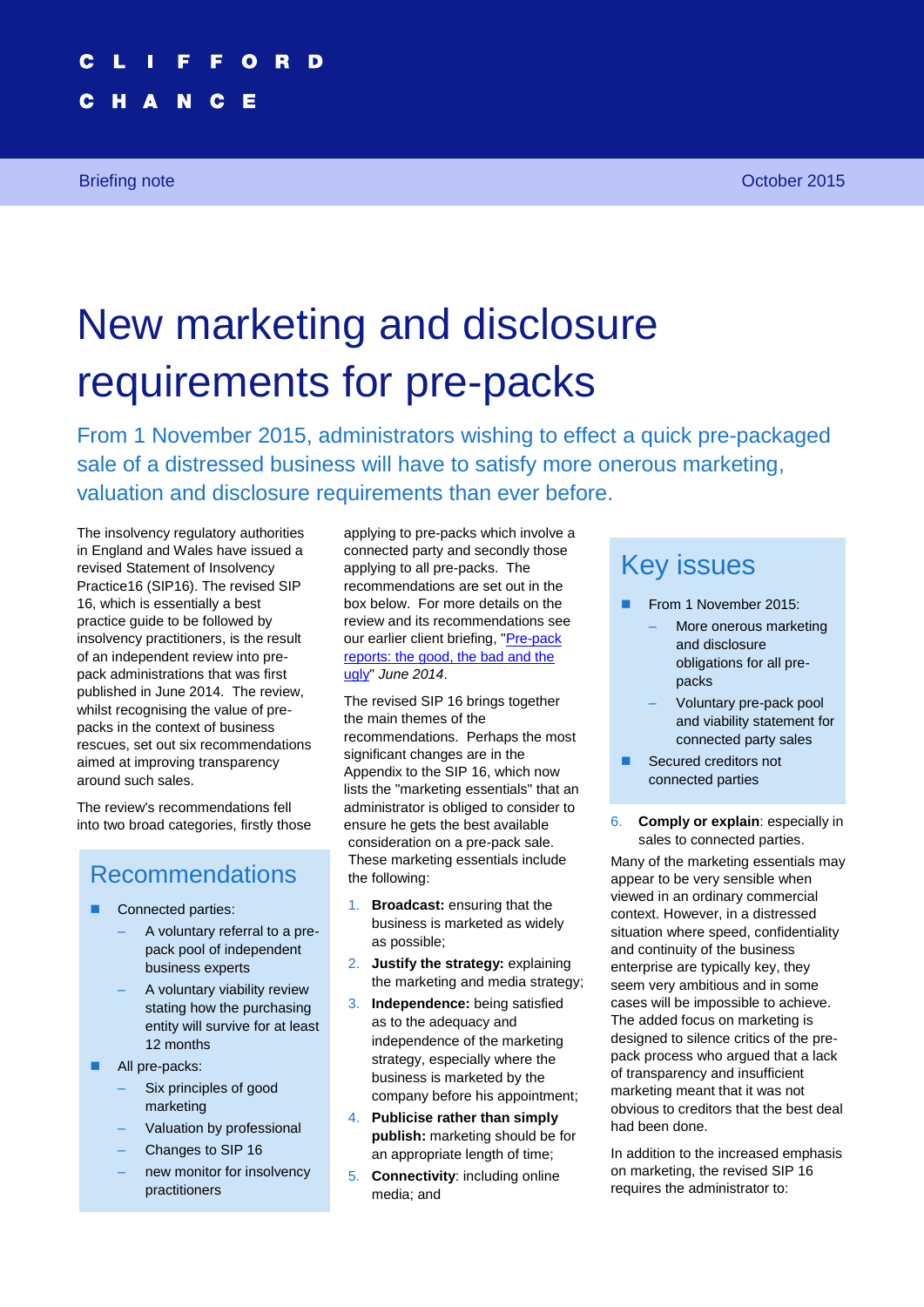- obtain an independent valuation of the business or, failing that, provide a compelling explanation of why and how he was satisfied as to the value of the assets; and
- deliver a report to creditors no later than 7 days following the pre-pack summarising the valuation (and its underlying rationale) and providing detailed information relating to the prepack transaction itself, including disclosure of the commercial deal and how the consideration has been allocated across asset classes and security interests.

The added emphasis on marketing, valuation and disclosure may do much to silence the critics of prepacks, but has the potential to limit the effectiveness of pre-packs as a tool to rescue distressed businesses. Imposing significant marketing and disclosure requirements that are aimed at curbing the worst kind of behaviour may discourage the use of the procedure, not least because commercial purchasers may be reluctant to have the details of the deal broadcast in such a way.

In principle, the added burdens imposed by the revised SlP 16 should not prove to be an absolute barrier to using a pre-pack as the new rules do recognise that strict adherence to the marketing essentials may not be possible. However, it will fall to the administrator to justify the reasons for non-compliance.

For connected parties, the additional practicalities of consulting with the pre-pack pool and issuing a viability statement are still, to a great extent, an unknown. Whilst members of the pre-pack pool of experts have been recruited, little has been published about them and how the pool will operate in practice. It should also be

remembered that the new processes for connected parties are at this point completely voluntary. As a result, the deals which require the most scrutiny may not actually be brought before the panel. Secured creditors are not connected parties for these purposes simply because they hold share security and have voting rights. So for financial restructurings which involve a secured party with share security taking ownership in the form of a newco purchaser, the secured creditors do not have the dilemma of deciding whether they should submit to the pre-pack pool or produce a viability statement.

A potential consequence of the revised SIP 16 is that we may see more pre-packs in liquidation instead, as the revised SIP 16 only applies to administrations.

So whilst pre-packs have seemingly survived for the moment (there is a reserve statutory power contained in the Small Business Enterprise and Employment Act 2015 to restrict sales to connected parties), the bolstered best practice imposed by the revised SIP 16 has the potential to discourage the use of pre-packs and/or their effectiveness as a business rescue tool. The onus is clearly on administrators to get comfortable with the new burdens imposed on them.